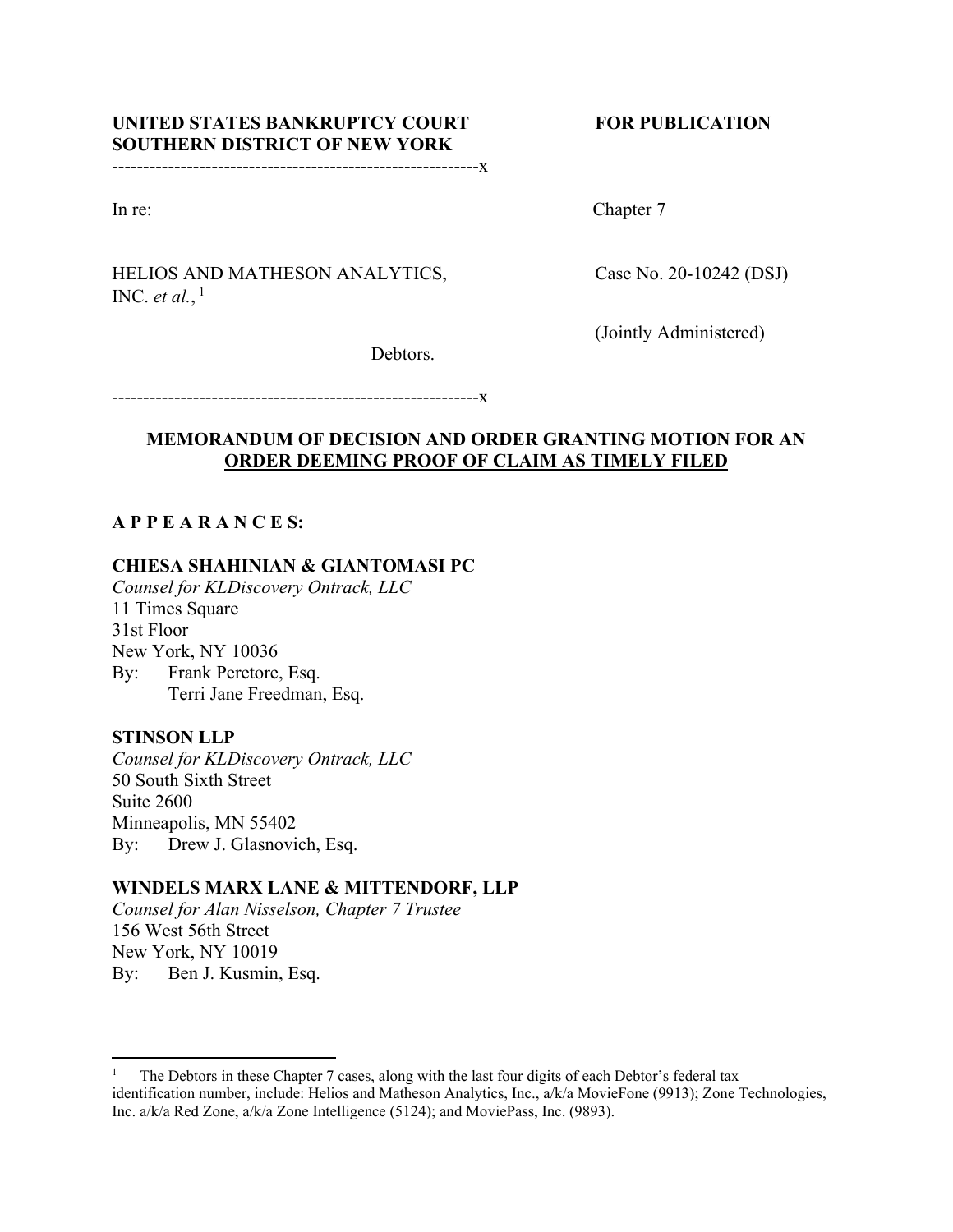### **DAVID S. JONES UNITED STATES BANKRUPTCY JUDGE**

KLDiscovery Ontrack, LLC d/b/a/ KLDiscovery2 ("**KLDiscovery**"), a creditor in the above-captioned proceeding, has moved for entry of an order deeming its proof of claim timely filed pursuant to Rule  $3002(c)(6)(A)$  of the Federal Rules of Bankruptcy Procedure (the "**Bankruptcy Rules**"). *See* ECF No. 137 (the "**Motion**"). KLDiscovery's claim sought compensation for pre-petition electronic discovery services that it provided to one or more of the debtors in this proceeding (each, a "Debtor" and, collectively, the "Debtors")<sup>3</sup>; as is discussed below, KLDiscovery was not included in the Debtors' creditor matrixes (each, a "**Creditor Matrix**") and did not receive formal notice of the claim bar date (the "**Bar Date**"), although some KLDiscovery employees did receive communications referencing the bankruptcy before the Bar Date expired. *See, e.g.,* Motion ¶ 10. The Chapter 7 Trustee (the "**Trustee**"), Alan Nisselson, opposes KLDiscovery's request, asserting that KLDiscovery is not entitled to relief under Bankruptcy Rule  $3002(c)(6)(A)$ , and that the proof of claim should instead remain classified as late-filed pursuant to 11 U.S.C. §§ 502(b)(9) and 726(a)(3). *See* Trustee's Opposition to Motion of KLDiscovery, LLC for an Order Deeming Proof of Claim as Timely Filed [ECF No. 145] (the "**Opposition**") at 2.

<sup>2</sup> As explained in KLDiscovery's *Reply in Support of Motion of KLDiscovery, LLC for an Order Deeming Proof of Claim as Timely Filed* [ECF No. 147] (the "**Reply**"), the Motion and proof of claim no. 142 erroneously refer to the creditor as KLDiscovery, LLC. *See* Reply at 2 n.1.

<sup>3</sup> KLDiscovery filed proof of claim no. 142 as a general unsecured claim asserted in the amount of \$247,507.05 against Debtor Helios in connection with "Relativity hosting and other electronic discovery services" that were provided pre-petition. Proof of Claim No. 142. To "reflect the proper entity name" for the creditor, KLDiscovery subsequently filed proof of claim no. 144 to amend and supersede proof of claim no. 142. Reply at 2 n.1; *see also* Proof of Claim No. 144 at 4 (noting that the claim amends proof of claim no. 142, dated Feb. 8, 2021). Accordingly, for purposes of this decision, all references to KLDiscovery's proof of claim are to proof of claim no. 144.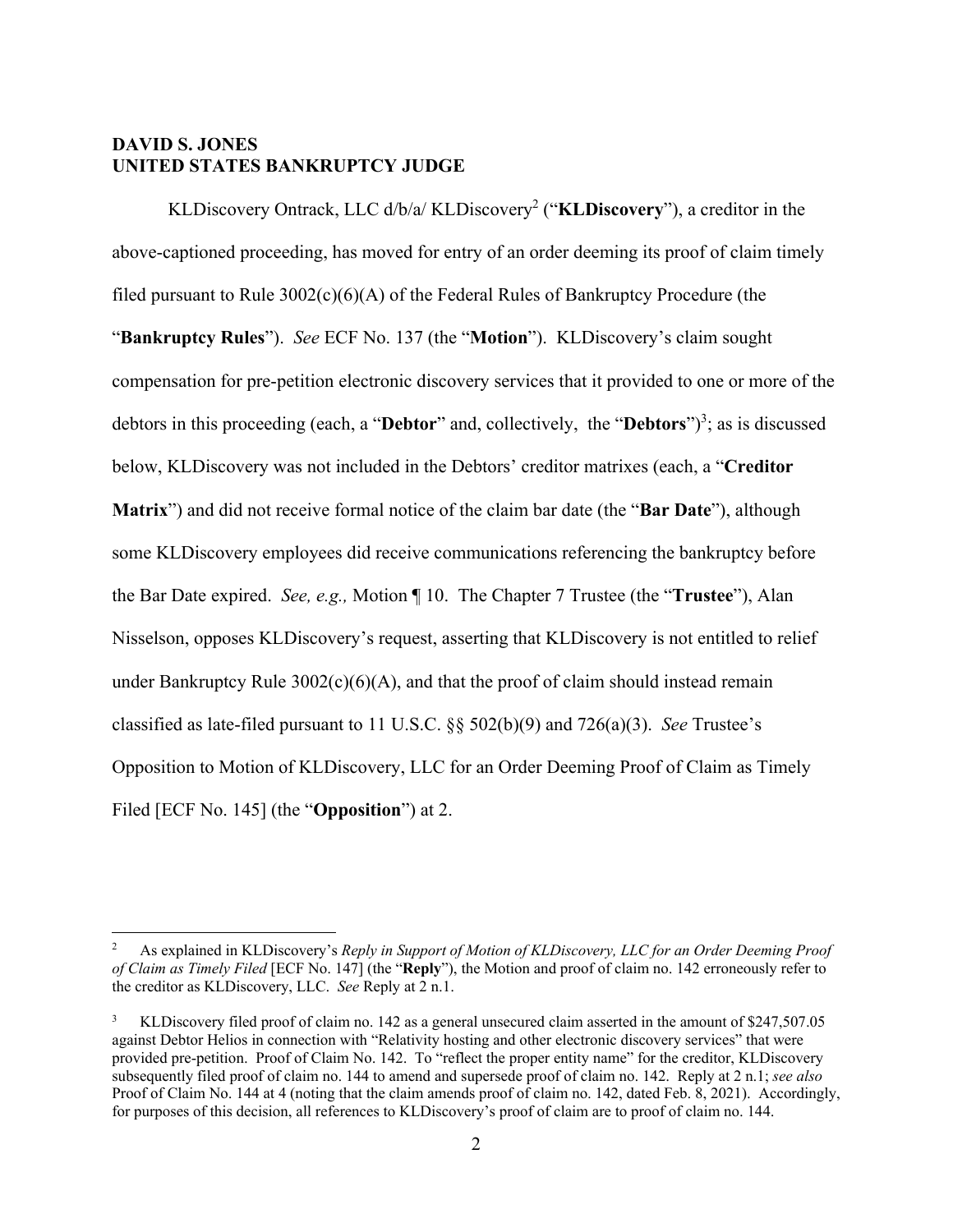For the reasons set forth below, the Court grants the Motion. In brief, KLDiscovery was a known creditor whose omission from the Debtors' Creditor Matrix caused KLDiscovery not to receive formal bankruptcy notices including of the Bar Date, and, although each Debtor filed a Creditor Matrix that purported to comply with the requirements of the Bankruptcy Code and Rules, the omission of KLDiscovery rendered the Creditor Matrix noncompliant with Bankruptcy Rule 1007(a) as to that creditor. This failure makes potentially available the extension of time to file a claim that KLDiscovery seeks, but, as the governing rule puts it, only if KLDiscovery received notice that was "insufficient under the circumstances to give the creditor a reasonable time to file a proof of claim because the debtor failed to timely file the list of creditors' names and addresses required by Rule 1007(a)." Fed. R. Bankr. P. 3002(c)(6)(A). Determining whether KLDiscovery received notice that was "insufficient under the circumstances" requires consideration of communications that the Trustee asserts afforded "actual notice" to KLDiscovery notwithstanding the lack of formal bankruptcy court notices. The Court concludes that those communications did not provide sufficient notice, and that, accordingly, relief under Bankruptcy Rule 3002(c)(6)(A) is warranted.

#### **BACKGROUND**

#### **A. The Chapter 7 Proceedings**

On January 28, 2020 (the "**Petition Date**"), Helios and Matheson Analytics, Inc. a/k/a MovieFone ("**Helios**") and certain of its affiliates filed voluntary petitions (each, a "**Petition**") for Chapter 7 relief. *See* Chapter 7 Voluntary Petition for Non-Individuals Filing for Bankruptcy [ECF No. 1]; Chapter 7 Voluntary Petition for Non-Individuals Filing for Bankruptcy [Case No. 20-10243, ECF No. 1]; Chapter 7 Voluntary Petition for Non-Individuals Filing for Bankruptcy [Case No. 20-10244, ECF No. 1]. On the day after the filing, Alan Nisselson was appointed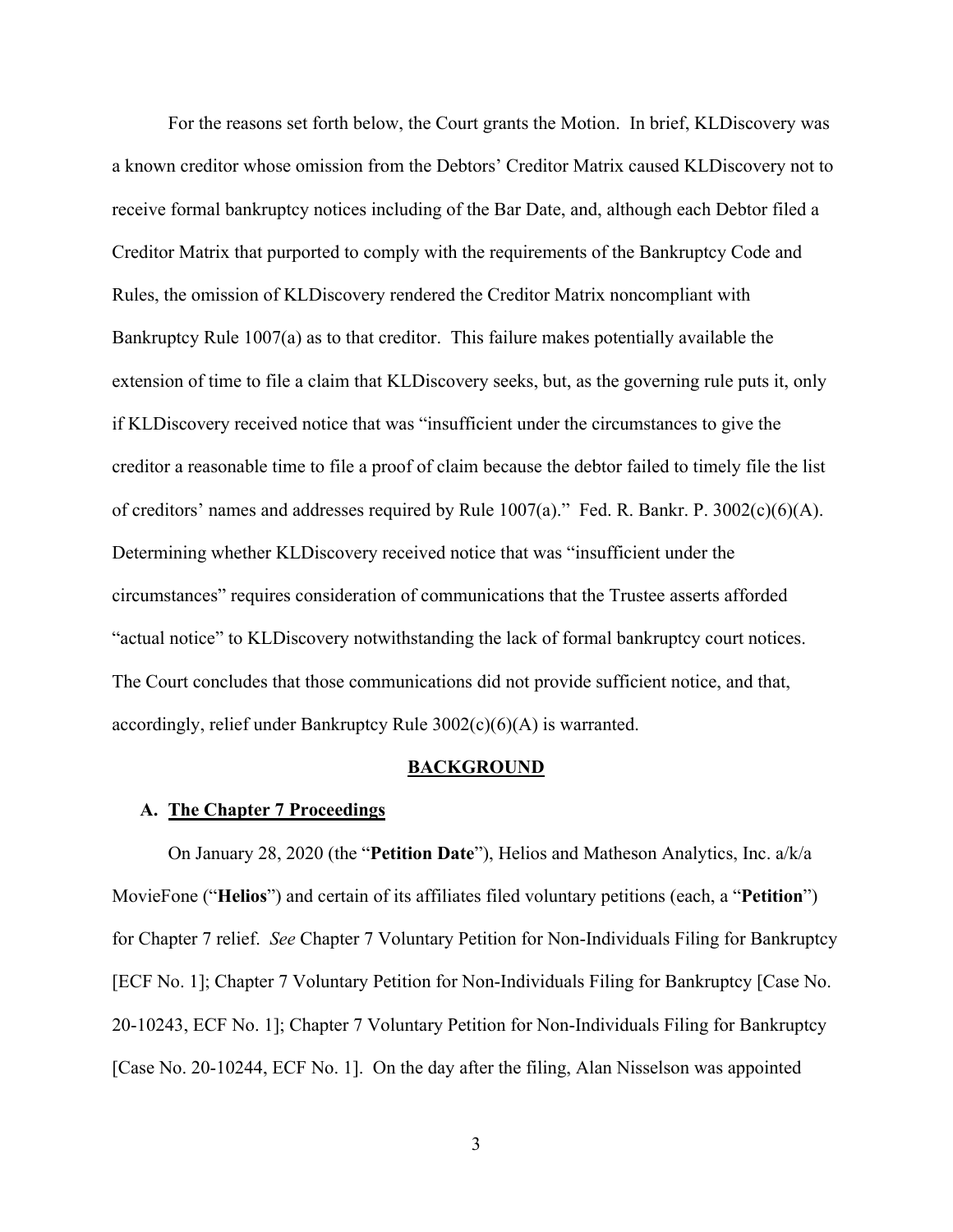Chapter 7 Trustee in these proceedings (the "**Trustee**"). The Debtors' bankruptcy cases are procedurally consolidated and jointly administered. *See* Order Directing Joint Administration and Procedural Consolidation and Granting Related Relief [ECF No. 16].

Each Debtor attempted to comply with Bankruptcy Rule 1007(a) by filing a Creditor Matrix in conjunction with its respective Petition, purporting to set forth "a list containing the name and address of each entity included or to be included on Schedules D, E/F, G, and H." Fed. R. Bankr. P. 1007(a)(1); *see, e.g.*, Chapter 7 Voluntary Petition for Non-Individuals Filing for Bankruptcy at 84–98 (copy of Helios's Creditor Matrix); *see also In re Ditech Holding Corp.*, Case No. 19-10412 (JLG), 2021 WL 28072, at \*6 n.18 (Bankr. S.D.N.Y. Jan. 2, 2021) (noting that the "list of creditors" provided for under Bankruptcy Rule  $1007(a)(1)$  is "commonly referred to as the 'Creditor Matrix,' and is distinct from a debtor's schedules") (citation omitted).

As the Trustee acknowledges, KLDiscovery, a creditor of Helios, was "not listed in the schedules of creditors, nor in the creditor mailing matrix subsequently used to send notices to creditors," and, accordingly, KLDiscovery did not receive notice of the relevant Petition's filing or the meeting of creditors pursuant to 11 U.S.C. § 341. Declaration of Ben J. Kusmin in Opposition to Motion of KLDiscovery, LLC for an Order Deeming Proof of Claim as Timely Filed [ECF No. 145-1] ("**Kusmin Decl.**") ¶ 4; *see* Opposition ¶ 15 (noting that KLDiscovery did not receive notice of the Section 341 "meeting of creditors").

#### **B. The Bar Date and Related Bar Date Notice**

At the Trustee's request, the Court entered the *Notice of Possible Payment of Dividends and of Last Date to File Claims* [ECF No. 39] (the "**Bar Date Notice**"), establishing June 1, 2020 as the Bar Date, the last day for creditors to file a proof of claim. *See* Trustee's Request for Clerk's Entry of Notice of Possible Dividends [ECF No. 36]. Specifically, the Bar Date Notice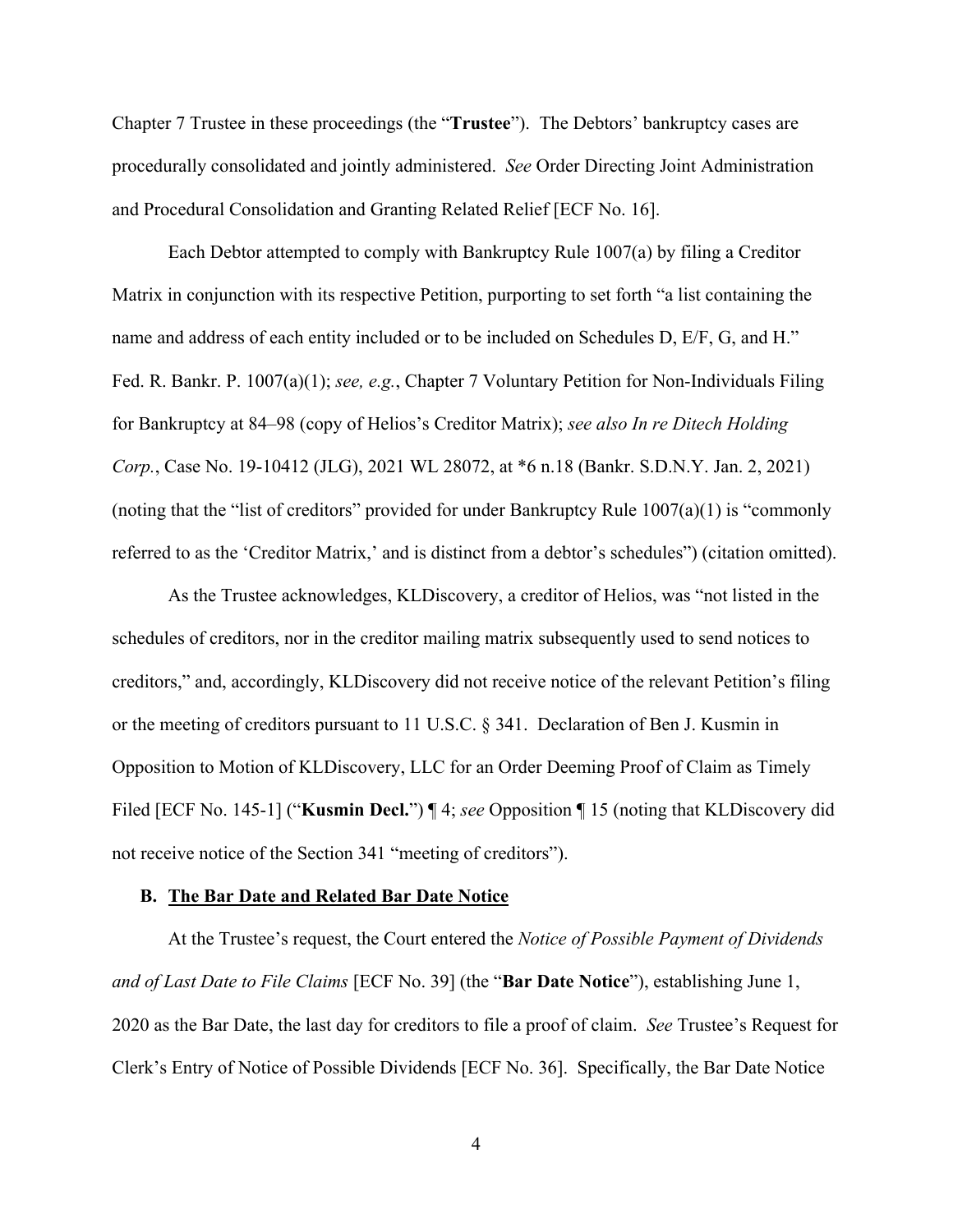states that claims must be filed "on or before June 1, 2020" in order to share in any distribution regardless of "whether or not the debt is included in the list of creditors filed by the debtor." Bar Date Notice at 1.

The Debtors' claims and noticing agent, Kurtzman Carson Consultants LLC ("**KCC**"), served the Bar Date Notice upon, among others, the notice parties listed in the related affidavits or certificates of service (collectively, the "**Certificates of Service**"). *See* Affidavit of Service [ECF No. 42], Ex. F (service list for the Bar Date Notice); Supplemental Certificate of Service [ECF No. 93], Ex. C (supplemental service list for the Bar Date Notice). KLDiscovery is not listed in any Certificate of Service as having received notice of the Bar Date, which the Trustee does not dispute. *See* Affidavit of Service [ECF No. 42], Ex. F; Supplemental Certificate of Service [ECF No. 93], Ex. C; *see also* Kusmin Decl. ¶ 5 (noting that KLDiscovery did not contact the Court or KCC to request, among other things, that it receive notice of the Bar Date).

#### **C. Events Leading to the Filing of KLDiscovery's Late-Filed Proof of Claim**

Prior to the Petition Date, KLDiscovery provided electronic discovery services to Debtor Helios relating to an investigation conducted by the U.S. Attorney's Office for the Eastern District of New York (the "**EDNY Discovery Project**") involving the production of documents to the Department of Justice and the Securities Exchange Commission. Kusmin Decl. ¶ 3; Opposition ¶ 1; *see also* Proof of Claim No. 144 (stating that the claim is asserted in connection with "Relativity hosting and other electronic discovery services").

As early as February 2020, and thus well before the June 1 Bar Date, certain KLDiscovery employees received email communications in connection with their work on the EDNY Discovery Project that referenced the Debtors' bankruptcy. *See* Motion ¶ 24 ("[I]t is true that KLDiscovery's employees learned of the bankruptcy during the course of their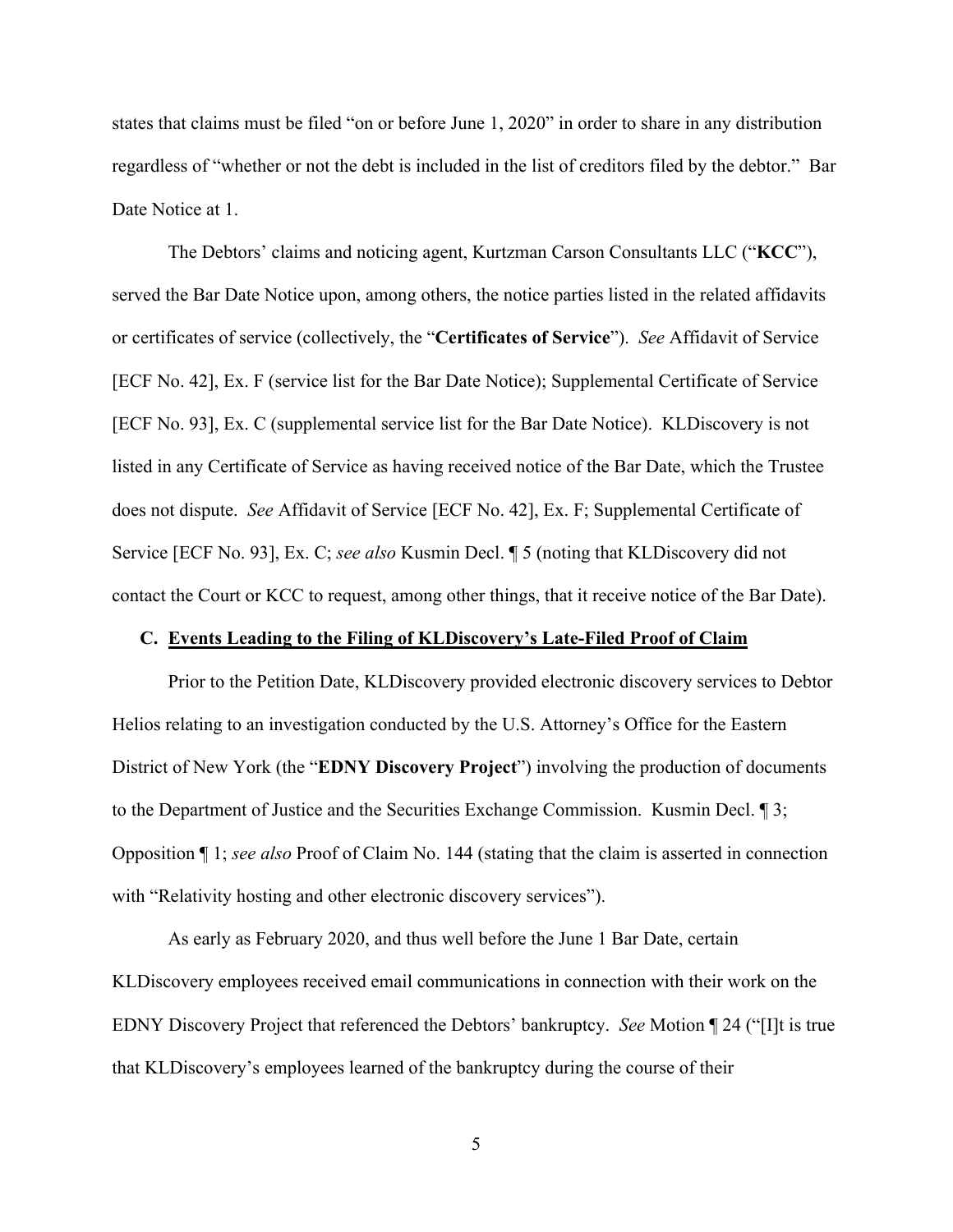employment."). Specifically, at least two KLDiscovery employees who were working with non-bankruptcy counsel for one or more debtors on the EDNY Discovery Project received written or electronic communications that included references to the Debtors' bankruptcy filing. Some of these communications included counsel to the Trustee. *See* Declaration of Gideon Kaplan in Support of Motion for an Order Deeming Proof of Claim as Timely Filed [ECF No. 139] (the "**Kaplan Decl.**") ¶ 6 (stating that the Debtors' non-bankruptcy counsel corresponded with KLDiscovery's senior project manager, Moira Sweazey, on Feb. 13, 2020 concerning the EDNY Discovery Project, noting "in that email that the Debtor had filed for bankruptcy, but provided no further details"); Kusmin Decl., Ex. A at 6 (copy of email correspondence between the Debtors' non-bankruptcy counsel, KLDiscovery's senior project manager, and counsel to the Trustee, Karen Cullen, on Feb. 14, 2020, concerning the production of documents in connection with the Debtors' bankruptcy proceedings); *id.* at 5 (correspondence from counsel to the Trustee to Sweazey on Feb. 18, 2020, stating that the transferred documents would be included on a "review platform [that] the Trustee will be setting up"); *id.* at 1 (correspondence from counsel to the Trustee to Sweazey and KLDiscovery employee Elizabeth Ashley on Feb. 23, 2020 regarding "Debtors' e-Discovery vendor"); *id.* (correspondence from Ashley (in Sweazey's absence) to counsel to the Trustee on Feb. 23, 2020).

KLDiscovery does not deny that some of its employees who were tasked with working on the EDNY Discovery Project received these communications referencing the bankruptcy, but KLDiscovery represents that "no *senior* employee with decision making concerning a bankruptcy or agent of KLDiscovery was aware of the [Bar Date]" prior to its expiration. Kaplan Decl. ¶ 13 (emphasis added). A KLDiscovery accounts receivable employee, Shea Orlando, "first learned of the bankruptcy filing . . . on or about October 15, 2020," while an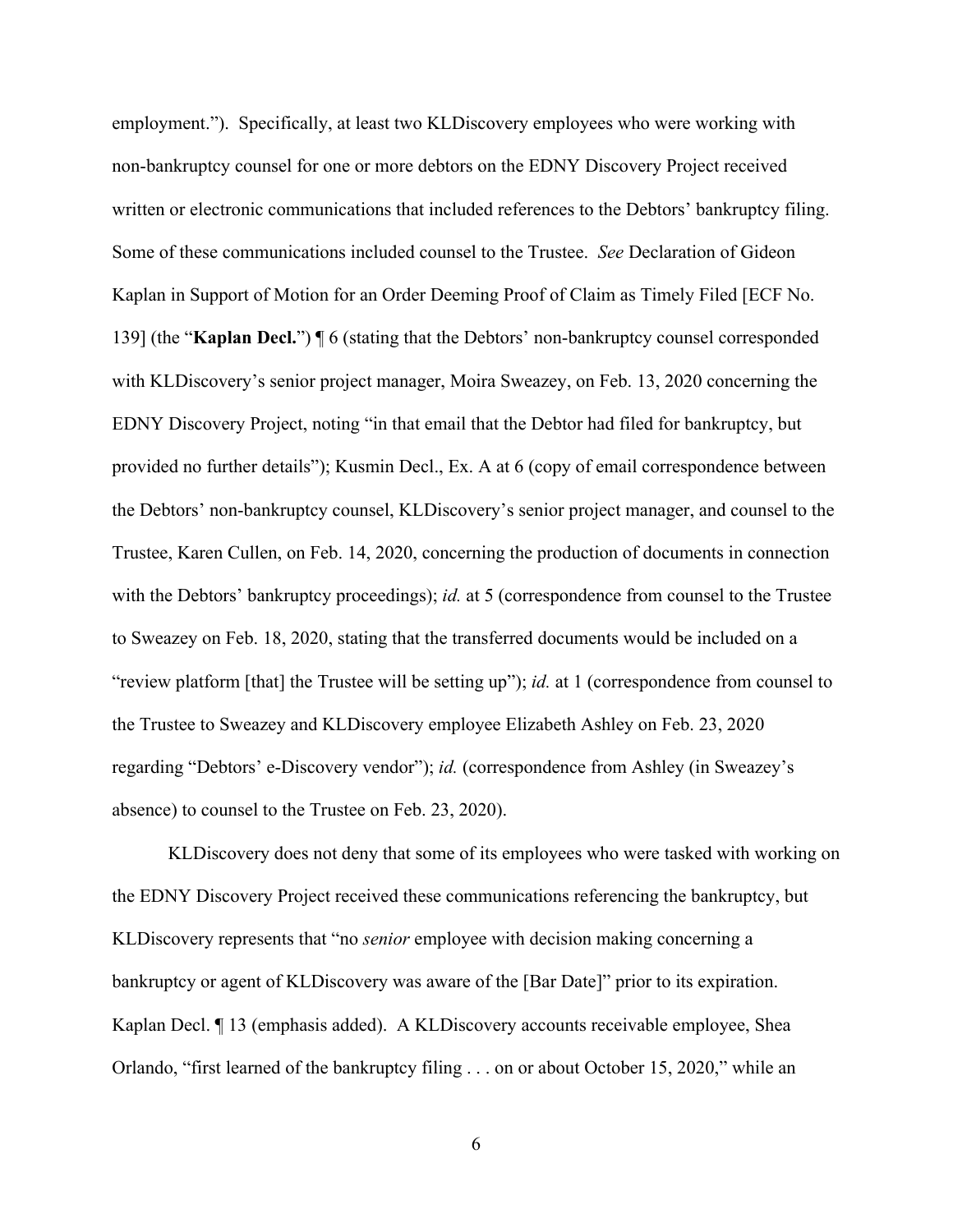associate general counsel of KLDiscovery attests that the company's "accounts receivable team escalated the Debtor's account to KLDiscovery's legal department," and then, on October 19, Orlando "contacted the Trustee in this matter to inquire about outstanding invoices . . . including [for] work continuing through October 12, 2020. . . ." Declaration of Shea Orlando in Support of Motion for an Order Deeming Proof of Claim as Timely Filed [ECF No. 147-1] ("**Orlando Decl.**") ¶¶ 1, 3; Kaplan Decl. ¶ 10; *see also* Orlando Decl. ¶ 4 (stating that Orlando's role in accounts receivable is focused on pursuing collections of past due invoices and that, while Orlando does "escalate problem accounts to management," Orlando generally does not "engage with accounts that are in bankruptcy or insolvency").

Also in October 2020, the KLDiscovery legal department investigated and confirmed that Debtor Helios had indeed filed for bankruptcy, and that a Bar Date had been established. Kaplan Decl. ¶¶ 10–11. Accordingly, the associate general counsel, Gideon Kaplan, contacted the Trustee and was informed on October 30, 2020, that the Trustee "would not consent to KLDiscovery's late filed claim." Kaplan Decl. ¶ 12; *see also* Kusmin Decl., Ex. B (copy of correspondence from counsel to the Trustee to Shea Orlando, dated October 30, 2020, stating that the Trustee would not pay outstanding pre-petition invoices due to expiration of the Bar Date and outstanding post-petition invoices as the Trustee had "no obligation or authority to pay . . . post-petition amounts").

Notwithstanding the Trustee's stated position, on February 8, 2021, KLDiscovery filed proof of claim no. 142 in the general unsecured amount of \$247,507.05 against Debtor Helios for outstanding pre-petition invoices relating to "Relativity hosting and other electronic discovery services." Proof of Claim No. 142. As noted, KLDiscovery subsequently amended this claim on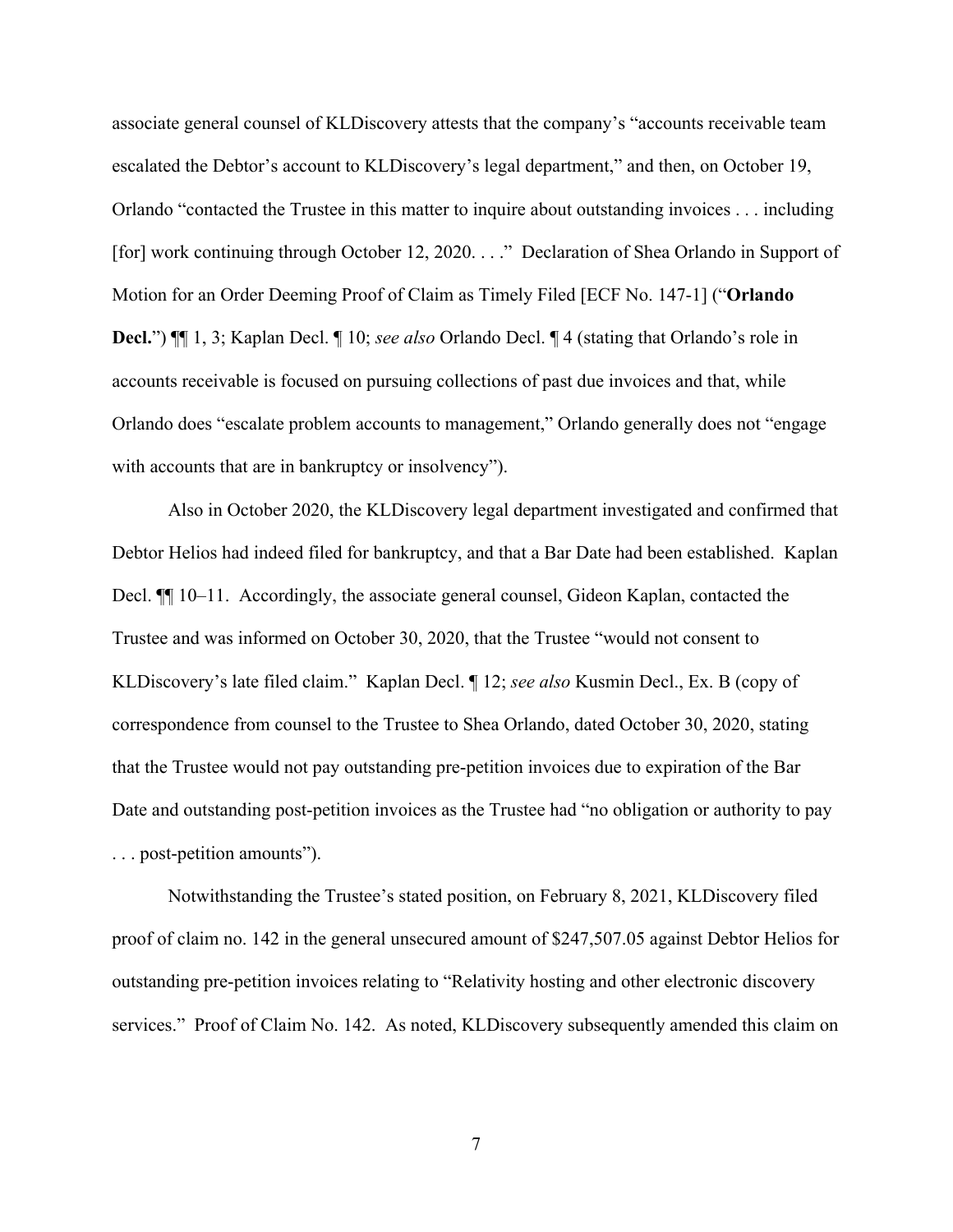March 5, 2021, solely to "reflect the [creditor's] proper entity name," KLDiscovery Ontrack, LLC. Reply at 2 n.1; *see also* Proof of Claim No. 144 (amended proof of claim).

### **D. KLDiscovery's Motion**

On the same day it filed its proof of claim, KLDiscovery also filed the Motion, seeking entry of an order deeming its proof of claim timely filed pursuant to Bankruptcy Rule 3002(c)(6) "because KLDiscovery was not listed on the Creditor Matrix and did not receive notice of the bar date until after the expiration of the claims-filing period." Motion ¶ 16.

The Trustee opposes the Motion, asserting that the claim should be classified as late-filed pursuant to Section 502(b)(9) of the Bankruptcy Code and entitled only to third-priority distributions under Section 726(a)(3). Opposition ¶ 22. The Trustee maintains that the plain language of Bankruptcy Rule 3002(c)(6)(A) precludes allowing the relief sought because Debtors filed a Creditor Matrix, albeit one that omitted KLDiscovery; further, the Trustee argues that KLDiscovery's employees' receipt of communications referencing the bankruptcy are imputable to the company under general principles of agency law, and that KLDiscovery thus had "actual knowledge" of the bankruptcy prior to the expiration of the Bar Date, precluding granting relief under Bankruptcy Rule  $3002(c)(6)(A)$ . Opposition ¶[11–20. Finally, the Trustee objects that deeming KLDiscovery's proof of claim timely filed would dilute distributions to other creditors and thereby prejudice them. *See id.* ¶ 21.

KLDiscovery's reply, supported by additional sworn statements, argues that the knowledge of employees who learned of the bankruptcy before the Bar Date while they were working on the EDNY Discovery Project did not give rise to imputable "actual knowledge" of the bankruptcy for bar date purposes, because the relevant employees' duties were unrelated to KLDiscovery's response to the bankruptcy. *See* Reply ¶¶ 3–9. KLDiscovery also argues that the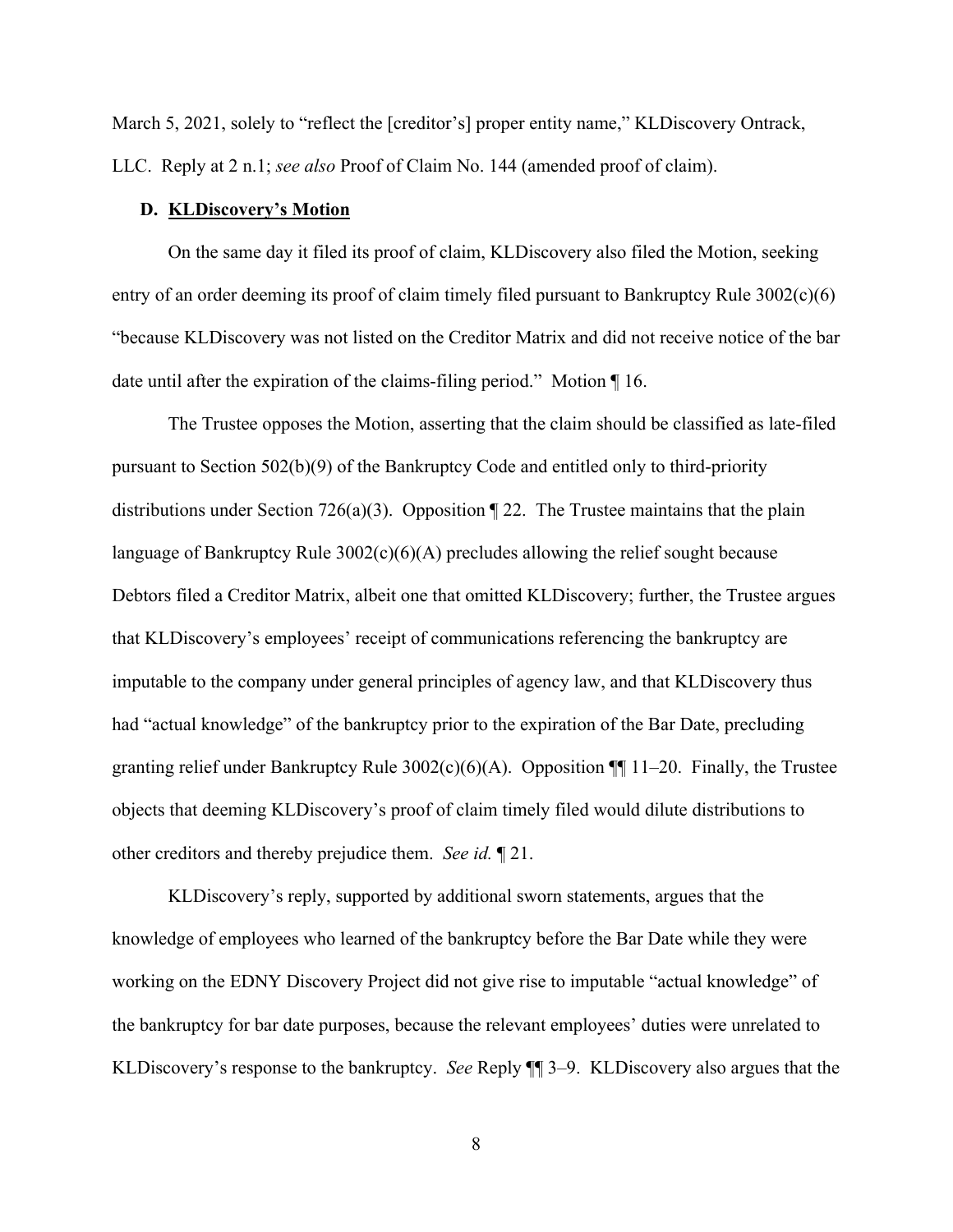Trustee's reading of Bankruptcy Rule 3002(c) would defeat the purpose of the rule by effectively excusing the requirement to file proper creditor matrixes. *See id.* ¶¶ 10–14.

The Court heard argument on March 10, 2021.

#### **DISCUSSION**

To resolve the Motion, the Court must first determine whether Bankruptcy Rule 3002(c)(6)(A) permits providing relief where a debtor filed a creditor matrix, albeit an incomplete one; if not, KLDiscovery's motion would fail. The case law on this question is divided and does not include any on-point rulings from this District. Because the Court concludes that Bankruptcy Rule 3002(c)(6)(A) permits providing relief in appropriate circumstances notwithstanding the filing of an incomplete matrix, the Court proceeds to consider, as the rule puts it, whether KLDiscovery received sufficient notice "under the circumstances" to give KLDiscovery "reasonable time" to file its claim. Fed. R. Bankr. P.  $3002(c)(6)(A)$ . The parties' submissions show that KLDiscovery received insufficient notice, and therefore is entitled to the extension that its Motion seeks.

### A. The Timely Filing of an Incomplete Creditor Matrix Does Not Foreclose Granting Relief Under Bankruptcy Rule 3002(c)(6)(A) to an Omitted Creditor

In a voluntary Chapter 7 case, Bankruptcy Rule 3002(c) provides that a proof of claim is "timely filed if it is filed not later than 70 days after the order for relief," with later deadlines possible pursuant to seven enumerated exceptions. Fed. R. Bankr. P. 3002(c). Of these, the only exception that may apply here is Bankruptcy Rule  $3002(c)(6)$ , which provides that "[o]n motion filed by a creditor  $\ldots$  after the expiration of the time to file a proof of claim, the court may extend the time by not more than 60 days from the date of the order granting the motion" in certain circumstances. Fed. R. Bankr. P. 3002(c)(6); *see also* Fed. R. Bankr. P. 9006(b)(3) (stating that a court may "enlarge the time for taking action" under Bankruptcy Rule 3002(c)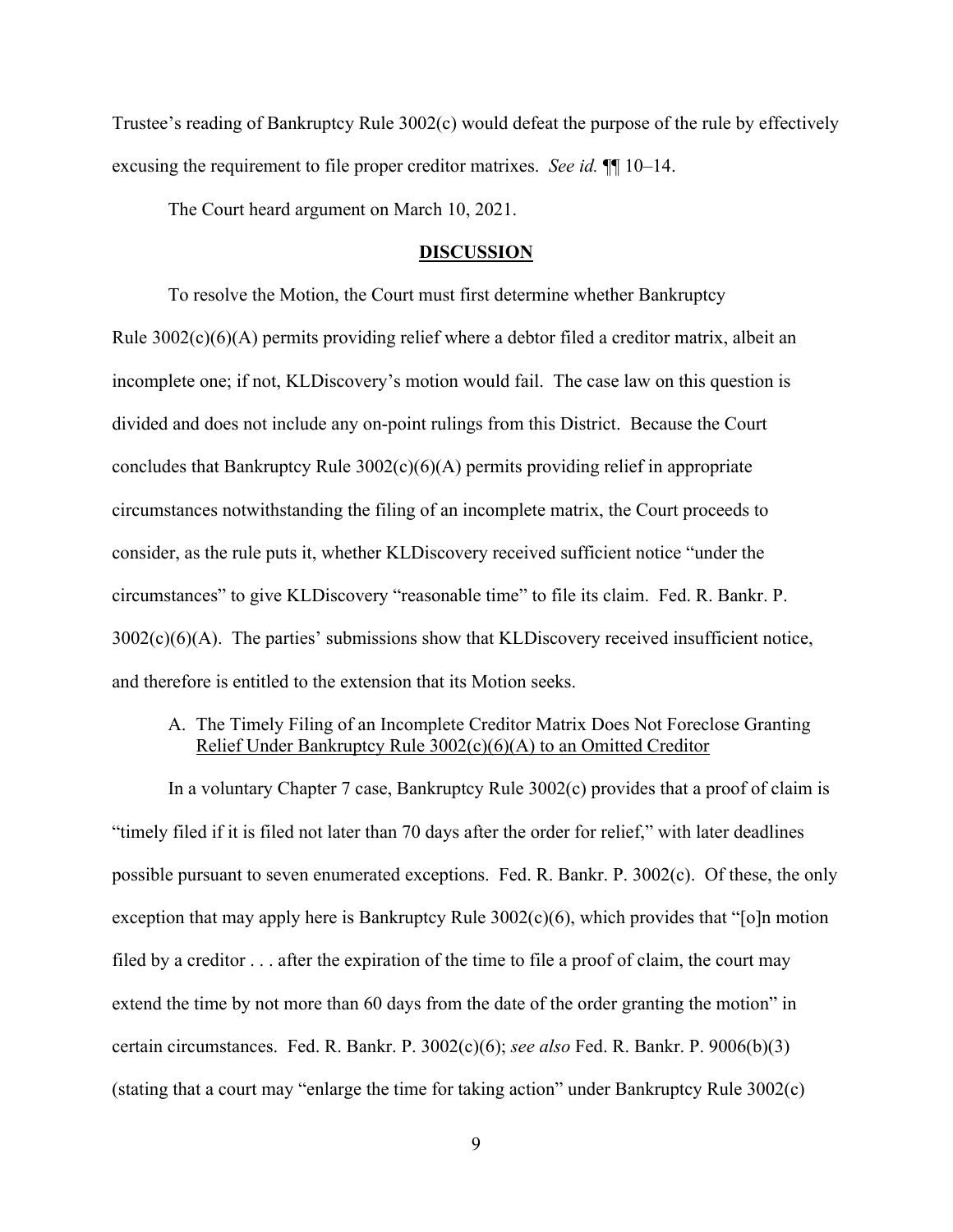"only to the extent and under the circumstances stated in [that rule]"). Specifically, a motion brought under Bankruptcy Rule 3002(c)(6) may be granted if a court finds that "the notice was insufficient under the circumstances to give the creditor reasonable time to file a proof of claim because the debtor failed to timely file the list of creditors' names and addresses required by [Bankruptcy] Rule 1007(a)." Fed. R. Bankr. P. 3002(c)(6)(A).

By its plain terms, then, Bankruptcy Rule  $3002(c)(6)(A)$  allows relief from the otherwise applicable bar date only if a creditor receives insufficient notice and did not have reasonable time to file a proof of claim "because" the debtor failed to file the creditor list "required by [Bankruptcy] Rule 1007(a)." Fed. R. Bankr. P. 3002(c)(6)(A). The Trustee argues that because the Debtors did timely file creditor matrixes under Bankruptcy Rule 1007(a), relief under Bankruptcy Rule 3002(c)(6)(A) is unavailable notwithstanding that the filed creditor list omitted KLDiscovery. *See* Opposition ¶¶ 13–14 (citing *Schlant v. FDIC*, 248 B.R. 32, 35 (W.D.N.Y. 2000), and *In re Gaffney*, Case No. 19-71492, 2020 Bankr. LEXIS 2585, \*20-21, 2020 WL 6066004 (Bankr. C.D. Ill. Sept. 29, 2020)).

Courts have disagreed whether the filing of any matrix bars use of Bankruptcy Rule  $3002(c)(6)(A)$  to extend the time to file a claim for a creditor that failed to receive notice due to an error in the matrix. Cases that have held or stated in dicta that relief under Bankruptcy Rule 3002(c)(6)(A) is not available to such a creditor include *Gaffney*, 2020 WL 6066004, at \*8 ("Insufficient notice alone does not compel an extension under the Rule; an extension may be granted only if the insufficient notice was due to the failure to file a mailing matrix"); *In re Somerville*, 605 B.R. 700, 706-07 (Bankr. D. Md. 2019); *In re Wulff*, 598 B.R. 459, 465 (Bankr. E.D. Wis. 2019) (concluding that relief was not available under Bankruptcy Rule  $3002(c)(6)$ where a debtor filed a creditor matrix on the petition date, notwithstanding that it included an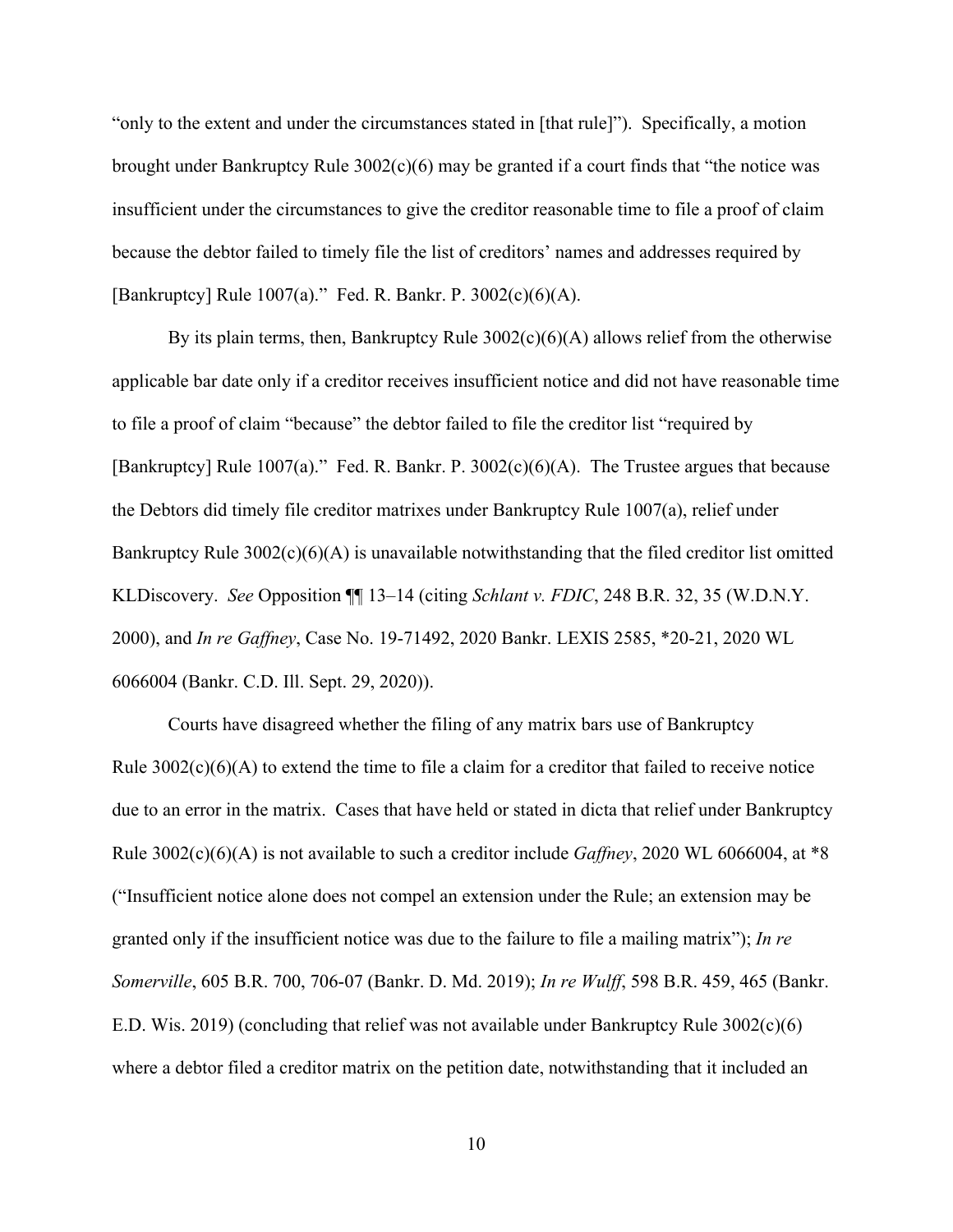"invalid address" for creditor); *In re Bales*, No. 18-52257, 2019 WL 3436870, at \*1 (Bankr. E.D. Ky. July 30, 2019); *In re Fryman*, No. 18-20660, 2019 WL 2612763, at \*3 (Bankr. E.D. Ky. July 24, 2019), *as amended* (July 24, 2019). Other courts have granted relief under Bankruptcy Rule 3002(c)(6)(A) based on faulty rather than non-existent matrixes. *See In re Mazik*, 592 B.R. 812, 819 (Bankr. E.D. Pa. 2018) (granting relief to creditor that received "no notice at all" because "the Debtor failed to include [the creditor] on the list of creditors required by Rule 1007(a)"); *In re Fitzgerald*, No. 8:19-BK-07741-RCT, 2020 WL 574973, at \*4 (Bankr. M.D. Fla. May 18, 2020) ("And when that failure results in a lack of sufficient notice so as to deny a creditor a reasonable period in which to file its proof of claim, Rule 3002(c)(6) provides the court with discretion to extend the bar date as to that creditor"); *In re Curtin*, No. 8:19- BK-02502-RCT, 2020 WL 5745937, at \*4 (Bankr. M.D. Fla. March 10, 2020); *In re Vanderpol*, 606 B.R. 425 (Bankr. D. Colo. 2019). *Schlant*, relied on by the Trustee, does not discuss Bankruptcy Rule  $3002(c)(6)(A)$  and in fact predates the adoption of the at-issue version of the rule.

The best reading of Bankruptcy Rule  $3002(c)(6)(A)$ 's text is that a creditor may be afforded relief under the rule if the creditor lacked sufficient notice "because of" a debtor's failure to file a list that includes the name and address of the creditor seeking to have its claim deemed timely under the rule, because, for reasons described below, Bankruptcy Rule 1007(a) requires the inclusion of all known creditors in the debtor's matrix of creditors, such that an incomplete matrix does not constitute one "required by" Bankruptcy Rule 1007. *See Mazik*, 592 B.R. at 818 (granting relief under Bankruptcy Rule 3002(c)(6)(A), stating that "the omission of the creditor from the filed list constitutes a failure to comply with the requirement in Rule  $1007(a)$  that the list" be complete). A creditor could obtain relief under Bankruptcy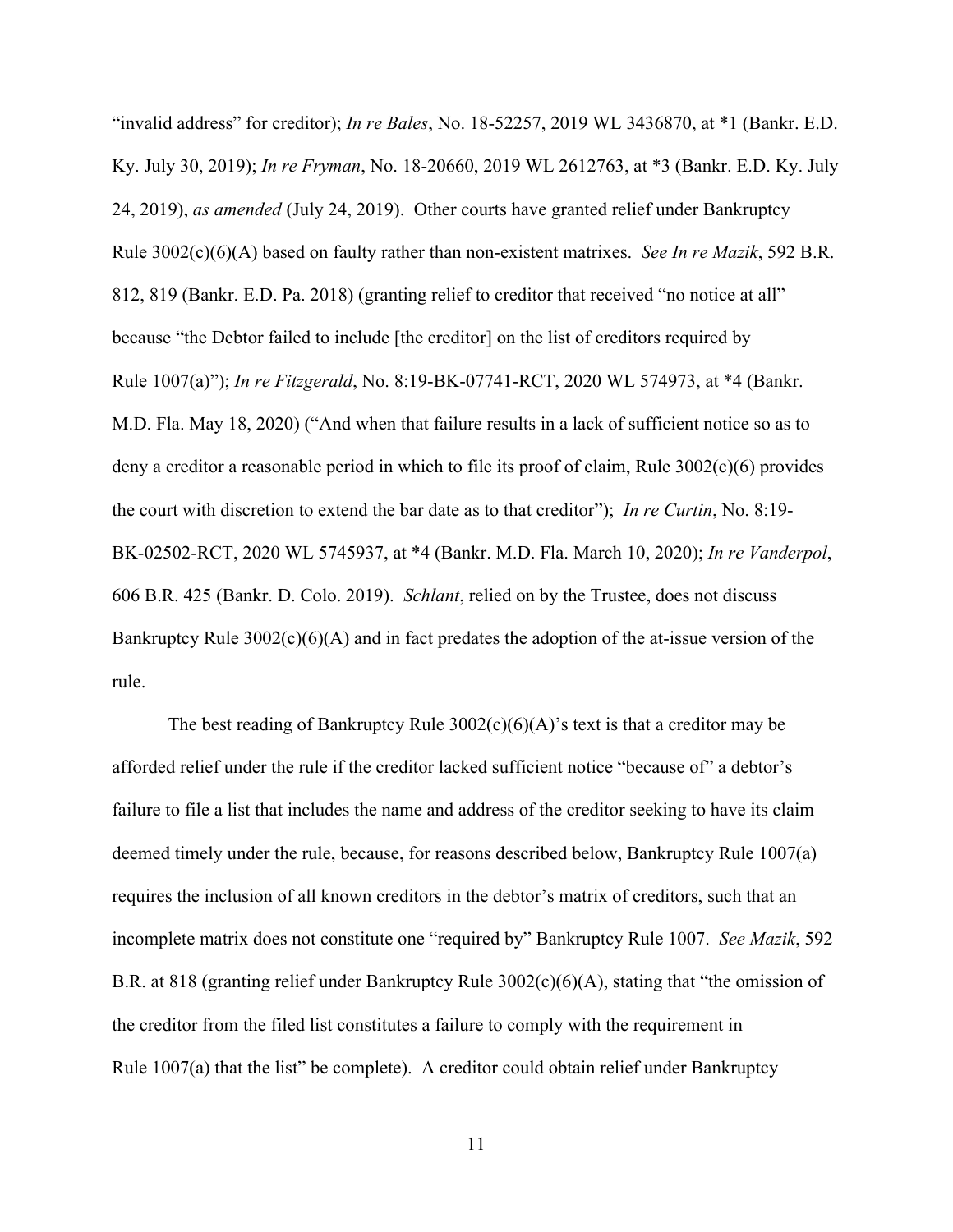Rule 3002(c)(6)(A), then, if the creditor received "insufficient" notice as a result of a debtor's failure to include the creditor or its correct address in the debtor's matrix of creditors. *Cf. Vanderpol*, 606 B.R. at 432 (granting relief under Bankruptcy Rule 3002(c)(6)(A) despite the court's view that the "second sentence refers only to the timely filing of a Creditor Matrix," not focusing on the significance of the rule's inclusion of the words "required by [Bankruptcy] Rule 1007(a)").

This interpretation is consistent with the functions and purpose of creditor lists under the Bankruptcy Code and Rules, gives effect to the full text of Bankruptcy Rule 3002(c)(6)(A), and avoids a reading that arguably conflicts with the requirements of due process.

In a voluntary Chapter 7 case, Bankruptcy Rule  $1007(a)(1)$  requires that "[a] debtor ... file with the petition a list containing the name and address of each entity included or to be included on Schedules D, E/F, G, and H as prescribed by the Official Forms." Fed. R. Bankr. P. 1007(a)(1). Schedule E/F requires debtors to provide a list of creditors with unsecured claims, and instructs the debtor to "[b]e as complete and accurate as possible." Official Form 206E/F, *available at* https://www.uscourts.gov/sites/default/files/form\_b206ef\_0.pdf. While simply a list of creditors' names and addresses, a creditor matrix is "critically important . . . because it is used by the debtor, the Clerk of Court, and other parties in interest as the service list when either the Code or Rules require service of a pleading on 'all creditors.'" *Ditech*, 2021 WL 28072, at \*6 n.18. The requirements of Bankruptcy Rule  $1007(a)(1)$  implement and are reinforced by Section 521(a)(1) of the Bankruptcy Code, which requires debtors to file, among other things, a "list of creditors." 11 U.S.C. § 521(a)(1); *see* Fed. R. Bankr. P. 1007, Notes of Advisory Committee on Rules—1983 (stating that the list required under subsection (a) of Bankruptcy Rule 1007 "will . . . serve to meet the requirements of [then] § 521(1) of the Code"); *In re Albini*,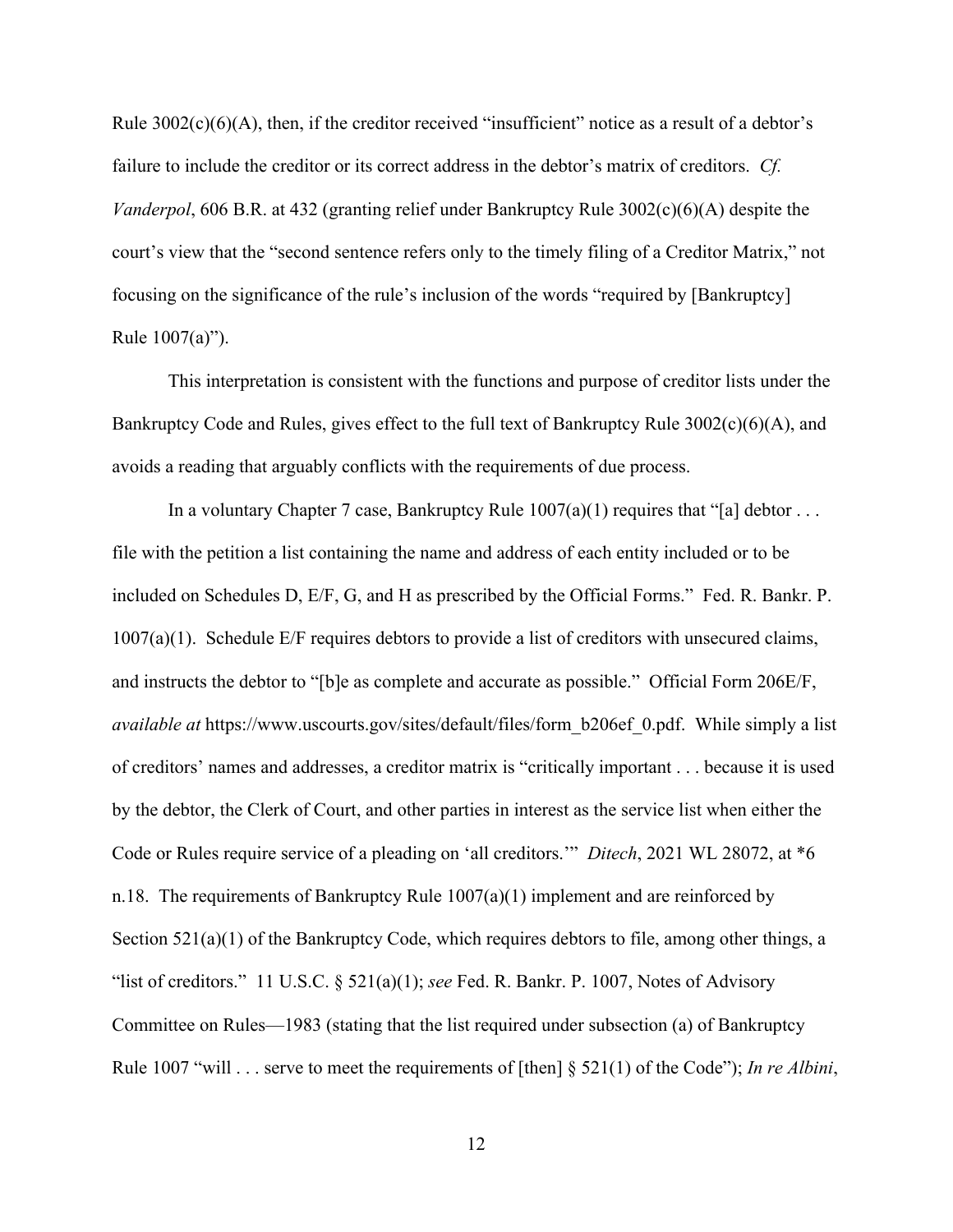2004 WL 943908, at \*4 (Bankr. D. Conn. Mar. 5, 2004) ("Bankruptcy Rule 1007(a)(1) implementing Code Section  $521(1)$ ... instructs a debtor to 'file with the petition a list containing the name and address of each creditor . . . .'"); *see also In re Medaglia*, 52 F.3d 451, 453 (2d Cir. 1995) (noting that the debtor filed a "list of creditors, including addresses, as required by § 521(1) of the Code and Fed. R. Bankr. P. 1007(a)(1)"); *Ditech*, 2021 WL 28072, at \*7 (same, discussing both *Medaglia* and *In re Alton*, 837 F.2d 457 (11th Cir. 1988)).

 Thus, applicable Bankruptcy Code and Rule provisions require the filing of a list of all known creditors<sup>4</sup>; this conclusion is reinforced by Fifth Amendment due process considerations, which "dictate[] that a debtor's creditors receive notice of the debtor's bankruptcy case and applicable bar date so that creditors have an opportunity to make any claims they may have against the debtor's estate." *In re XO Communications, Inc.*, 301 B.R. 782, 791–92 (Bankr. S.D.N.Y. 2003) (citing *In re Drexel Burnham Lambert Group Inc.*, 151 B.R. 674, 679 (Bankr. S.D.N.Y. 1993) (a "claim against the [bankruptcy] estate[] constitutes property within the meaning of the Amendment [] and cannot be forfeited through proceedings lacking in due process")); *see also In re U.S.H. Corp. of N.Y.*, 223 B.R. 654, 658 (Bankr. S.D.N.Y. 1998) (if Chapter 11 debtor does not give "reasonable notice" to creditor of bankruptcy proceeding and bar date, the creditor's proof of claim cannot be constitutionally discharged).

<sup>4</sup> The Trustee does not question KLDiscovery's status as a "known" creditor, arguing only that KLDiscovery had "actual notice" of the bankruptcy and therefore is not entitled to relief under Bankruptcy Rule 3002(c)(6)(A), and arguing neither that KLDiscovery had constructive notice, nor that constructive notice would have been legally sufficient. *See Ditech*, 2021 WL 28072, at \*5 ("[A]ctual notice is required if the creditor is a 'known' creditor," although "constructive notice is sufficient where a creditor is 'unknown.'") (quoting *DePippo v. Kmart Corp.*, 335 B.R. 290, 295–96 (S.D.N.Y. 2005)). And KLDiscovery makes the unchallenged representation that it has not been compensated for services it performed for Debtors both before and after the Petition Date, while the Trustee relies for other purposes on its counsel's pre-Bar Date discovery-related communications with KLDiscovery staff. These facts confirm that KLDiscovery was a "known" creditor. *See In re Queen Elizabeth Realty Corp.*, Case No. 13-12335 (SMB), 2017 WL 1102865, at \*3 (Bankr. S.D.N.Y. Mar. 24, 2017) (A creditor is considered "known" if its identity is "either known or 'reasonably ascertainable by the debtor.'") (quoting *Tulsa Prof'l Collection Serv., Inc. v. Pope*, 485 U.S. 478, 490 (1988)).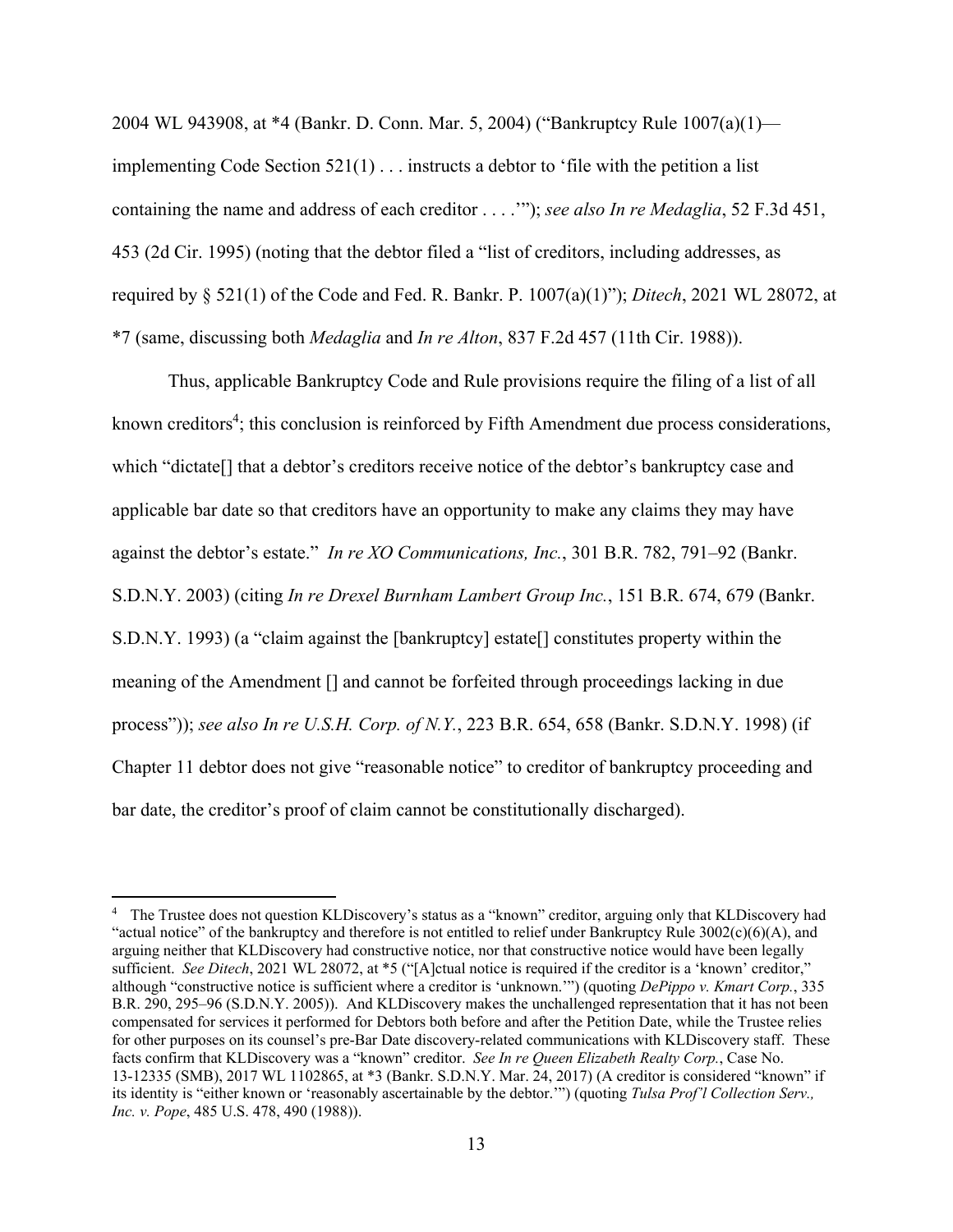At least two important principles of statutory interpretation support allowing relief under Rule  $3002(c)(6)(A)$  for a creditor that did not receive notice due to omissions or errors in a Chapter 7 debtor's creditors matrix. First, this conclusion gives effect to the totality of the language in the rule, including the phrase "required by [Bankruptcy] Rule 1007(a)," because an incomplete matrix does not meet the requirements of that rule. *See Mazik*, *supra*.

Second, allowing the possibility of relief to a creditor who received no notice whatsoever due to the creditor's omission from a timely filed creditor matrix avoids a likely conflict with constitutional due process requirements. As noted, due process requires affording creditors notice of the bankruptcy and of their obligation to act to protect their rights. *See, e.g.*, *XO Communications*, *supra*. Reading the rules as foreclosing relief for a creditor who was not afforded such notice would create, at a minimum, a serious potential of unconstitutional application of the rule, and thus would be incompatible with the canon of constitutional avoidance. *See Edward J. DeBartolo Corp. v. Fla. Gulf Coast Bldg. & Const. Trades Council*, 485 U.S. 568, 575 (1988) ("[W]here an otherwise acceptable construction of a statute would raise serious constitutional problems, the Court will construe the statute to avoid such problems unless such construction is plainly contrary to the intent of Congress"); *Catskill Mountains Chapter of Trout Unlimited, Inc. v. EPA*, 846 F.3d 492, 519 (2d Cir. 2017) ("[I]f one of two competing statutory interpretations 'would raise a multitude of constitutional problems, the other should prevail'") (citations omitted).

Thus, KLDiscovery is correct that Bankruptcy Rule 3002(c)(6)(A) permits relief based on the filing of a timely but incomplete creditor matrix, if KLDiscovery can show that, in the circumstances, any notice it received was "insufficient" to give it a reasonable opportunity to file a proof of claim by the Bar Date.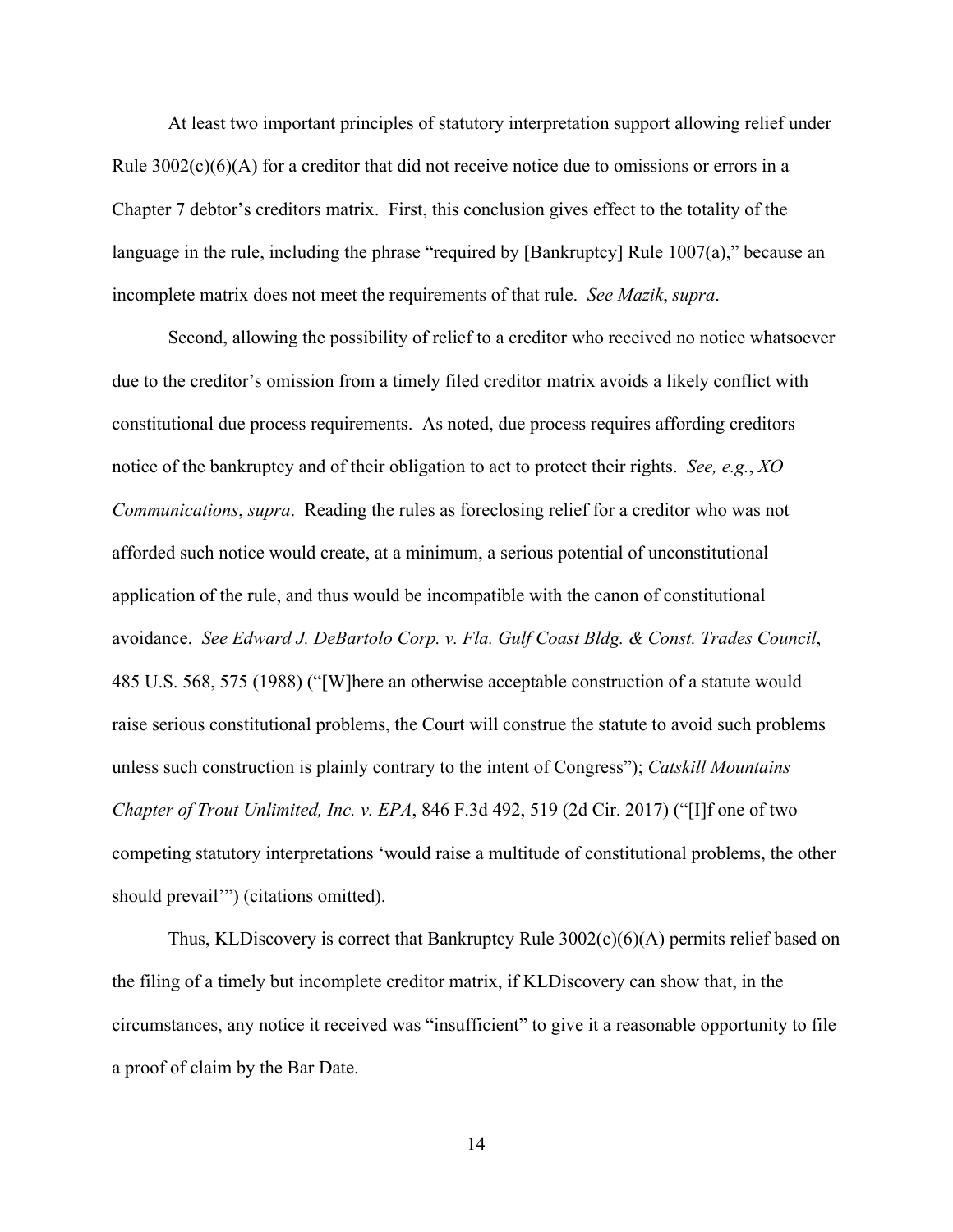### B. KLDiscovery Received Insufficient Notice in the Circumstances and Therefore Is Entitled to Relief Under Bankruptcy Rule 3002(c)(6)(A)

The Court concludes that KLDiscovery indeed received notice that was "insufficient" to give it a reasonable opportunity to file its proof of claim by the initial Bar Date.

To recap the evidence summarized above, KLDiscovery did not receive any formal notice from the Court or at the Court's direction of the filing of the bankruptcy, nor of the 341 meeting or the establishment of the Bar Date. The Trustee nevertheless emphasizes pre-Bar Date communications with KLDiscovery employees that referenced the bankruptcy, and argues that, under agency principles that assertedly impute employees' knowledge to their employing corporation, KLDiscovery had "actual knowledge" of the bankruptcy, such that it cannot be said to have been prevented from timely filing a claim by the Debtors' failure to include KLDiscovery in their creditor matrixes. Opposition  $\P$  12, 15 (citing cases holding that creditors with actual knowledge of a bankruptcy in time to file a proof of claim are not entitled to relief under various Code provisions and Bankruptcy Rules); *id.* ¶¶ 16-20 (reviewing evidence of asserted notice to KLDiscovery).

KLDiscovery has the better of the argument concerning notice. As the Trustee acknowledges and KLDiscovery emphasizes, an agent's knowledge is "imputed to the principal" only where an agent employed to perform certain duties for the principal acquires knowledge that is "material to those duties." Opposition ¶ 17 (quoting *Apollo Fuel Oil v. United States*, 195 F.3d 74, 76 (2d Cir. 1999)). And KLDiscovery is correct that "no employee of KLDiscovery with any connection to the bankruptcy case, or addressing bankruptcy cases generally, was provided notice until well after the bar date had elapsed." Reply ¶ 5; *see generally* Orlando Decl. Rather, the communications went to personnel who were performing discovery-related work for Debtors that KLDiscovery had been retained to do, referring generally to the filing of a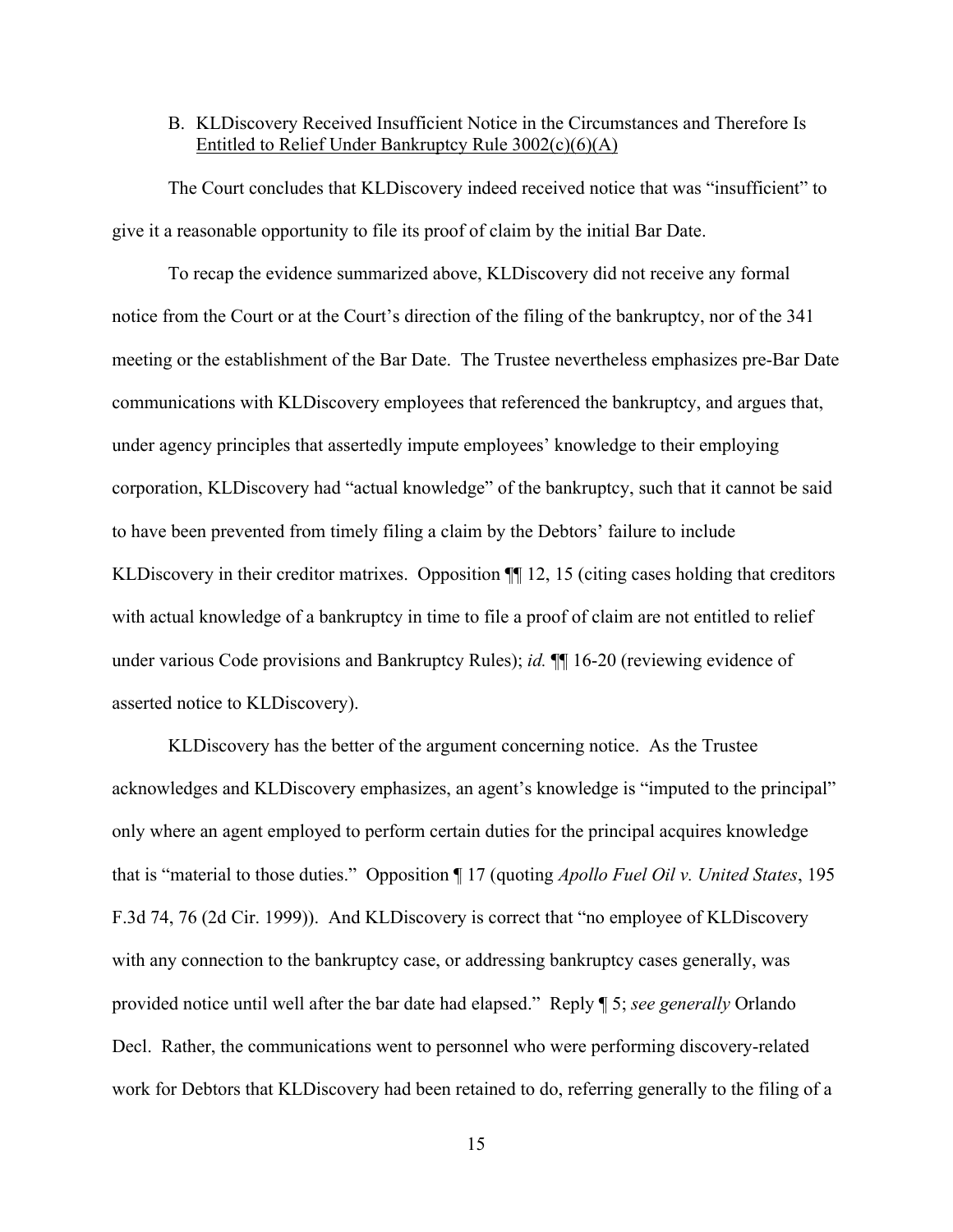bankruptcy, and coordinating with KLDiscovery and Trustee personnel to provide Trustee counsel access to discovery materials. *See supra* at 6 (detailing communications).<sup>5</sup> Indeed, as KLDiscovery observes, none of these communications identified the Chapter 7 proceedings or the existence of any applicable bar date. Reply at 4 n.9. As the Reply and the Orlando Declaration establish, KLDiscovery's accounts receivable personnel first learned of the bankruptcy in October 2020, more than four months after the Bar Date. Orlando Decl.  $\P$  1, 3.

Finally, the conclusion that KLDiscovery is entitled to an extension of time to file its claim defeats the Trustee's position that KLDiscovery's late filing of its claim causes it to be entitled only to third-priority distributions under Section 726(a)(3). Opposition ¶¶ 11-12. The effect of the Court's ruling is to render KLDiscovery's claim timely, as opposed to "tardily filed," such that it is not consigned to third-priority status under Section 726. And the fact that this result will dilute other creditors' recoveries, Opposition ¶ 21, is merely the byproduct of the proper classification of all creditors' claims—not a reason to deny the Motion.

When its requirements are met, Bankruptcy Rule  $3002(c)(6)$  authorizes the extension of time to file a claim for not more than 60 days from the date of the order granting the motion. Here, however, KLDiscovery has already filed its proof of claim. The Court therefore allows an

<sup>5</sup> *See* Kusmin Decl. ¶ 3 (In December 2019, Helios instructed KLDiscovery to work with counsel representing Helios in government investigation); Kaplan Decl. ¶ 4 (On February 13, 2020, an associate at the firm representing Helios in the investigation emailed a senior project manager, Moira Sweazey, regarding the discovery project, and "noted in that email that the Debtor had filed for bankruptcy"); Kusmin Decl., Ex. A at 5-6 (email excerpts showing that, on February 14, 2020, Helios's investigation counsel emailed Sweazey, introduced an attorney for the Trustee, and asked her to share documents with that attorney "in connection with the proceedings" referenced in a prior email, namely, the bankruptcy, and on February 18, 2020, the Trustee's attorney replied and referenced "the review platform . . . the Trustee will be setting up"); Kusmin Decl., Ex. A at 1 (same email chain including email from Sweazey dated February 19, 2020, adding KLDiscovery employee Elizabeth Ashley to the chain; February 23 email from Trustee counsel referencing "the debtors' vendor"). The Trustee's Opposition also points to acknowledged post-Petition Date communications that occurred on an unspecified date with a KLDiscovery accounts receivable employee named Shea Orlando, Opposition ¶ 3(d), but in its reply KLDiscovery provided a declaration by Orlando attesting that Orlando "first learned of the bankruptcy filing . . . on or about October 15, 2020," well after the bar date, and then, on October 19, "contacted the Trustee in this matter to inquire about outstanding invoices . . . including [for] work continuing through October 12, 2020. . . ." Orlando Decl. ¶¶ 1, 3.